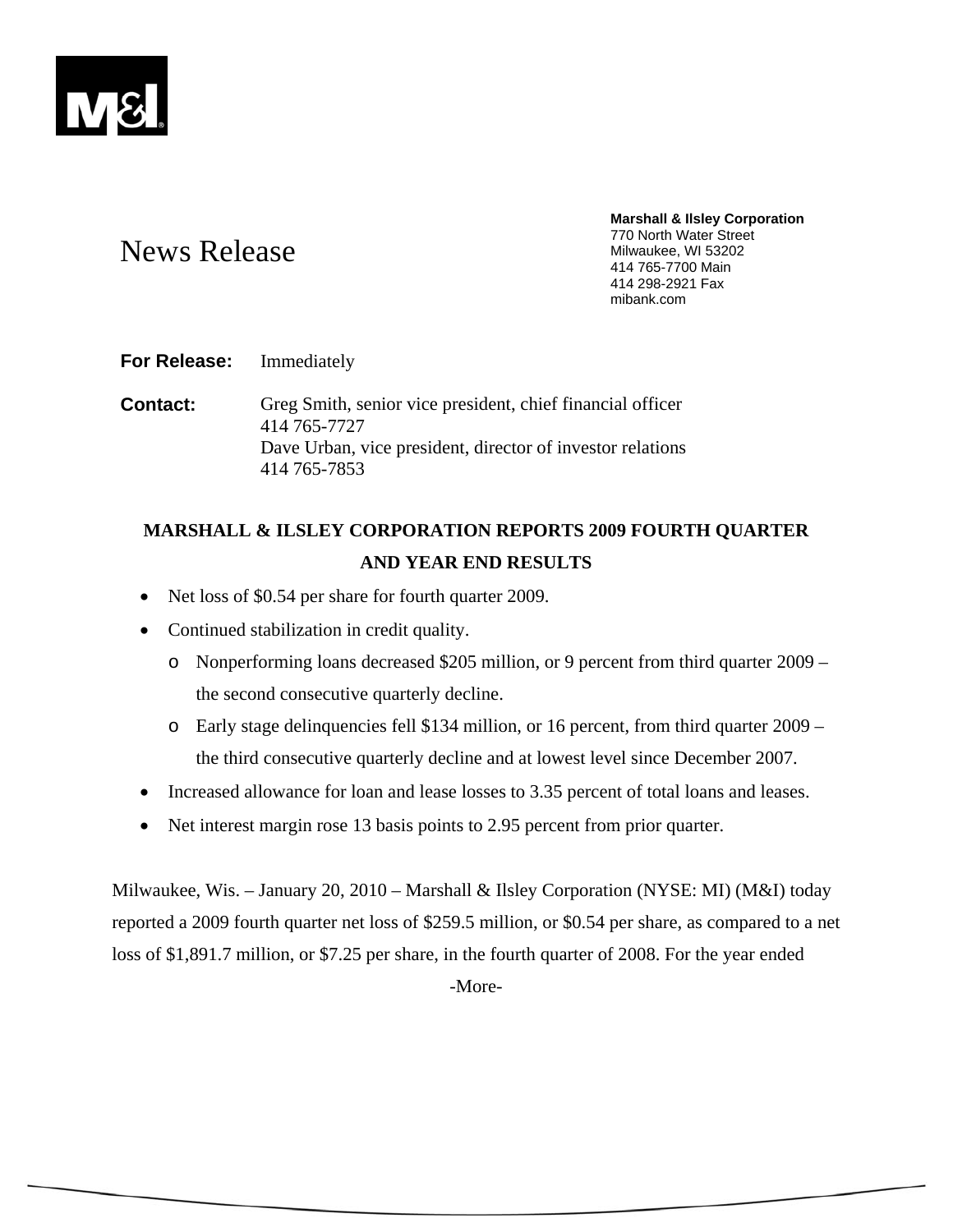## M&I – add one

December 31, 2009, M&I reported a net loss of \$858.8 million, or \$2.46 per share, as compared to a net loss of \$2,056.2 million, or \$7.92 per share, for the year ended December 31, 2008. The financial results for the fourth quarter of 2008 and the year ended December 31, 2008 included a goodwill impairment charge of \$1,487.9 million after-tax.

*"Our aggressive approach to managing credit continued to impact M&I's financial results during the fourth quarter of 2009," said Mark Furlong, president and CEO, Marshall & Ilsley Corporation. "Despite the loss, there are some encouraging signs that credit quality has stabilized and core earnings trends have improved. M&I remains committed to returning the Company to profitability as soon as possible."* 

#### **Loan and Deposit Growth**

M&I's average loans and leases totaled \$45.3 billion for the fourth quarter of 2009, decreasing \$4.9 billion or 10 percent compared to the fourth quarter of 2008. When adjusted for the targeted reduction in the Corporation's construction and development portfolio, loans fell \$1.2 billion or 3 percent versus the same period last year.

The Corporation's average deposits totaled \$41.6 billion for the fourth quarter of 2009, rising \$1.0 billion or 2 percent versus the fourth quarter of 2008. M&I's core deposits posted strong growth over the past year, reflecting expanded product offerings. The Corporation's average noninterest bearing deposits totaled \$8.0 billion for the fourth quarter of 2009, increasing \$1.9 billion or 32 percent compared to the fourth quarter of 2008. M&I's average savings and NOW accounts totaled \$6.5 billion for the fourth quarter of 2009, increasing \$3.2 billion or 100 percent compared to the fourth quarter of 2008.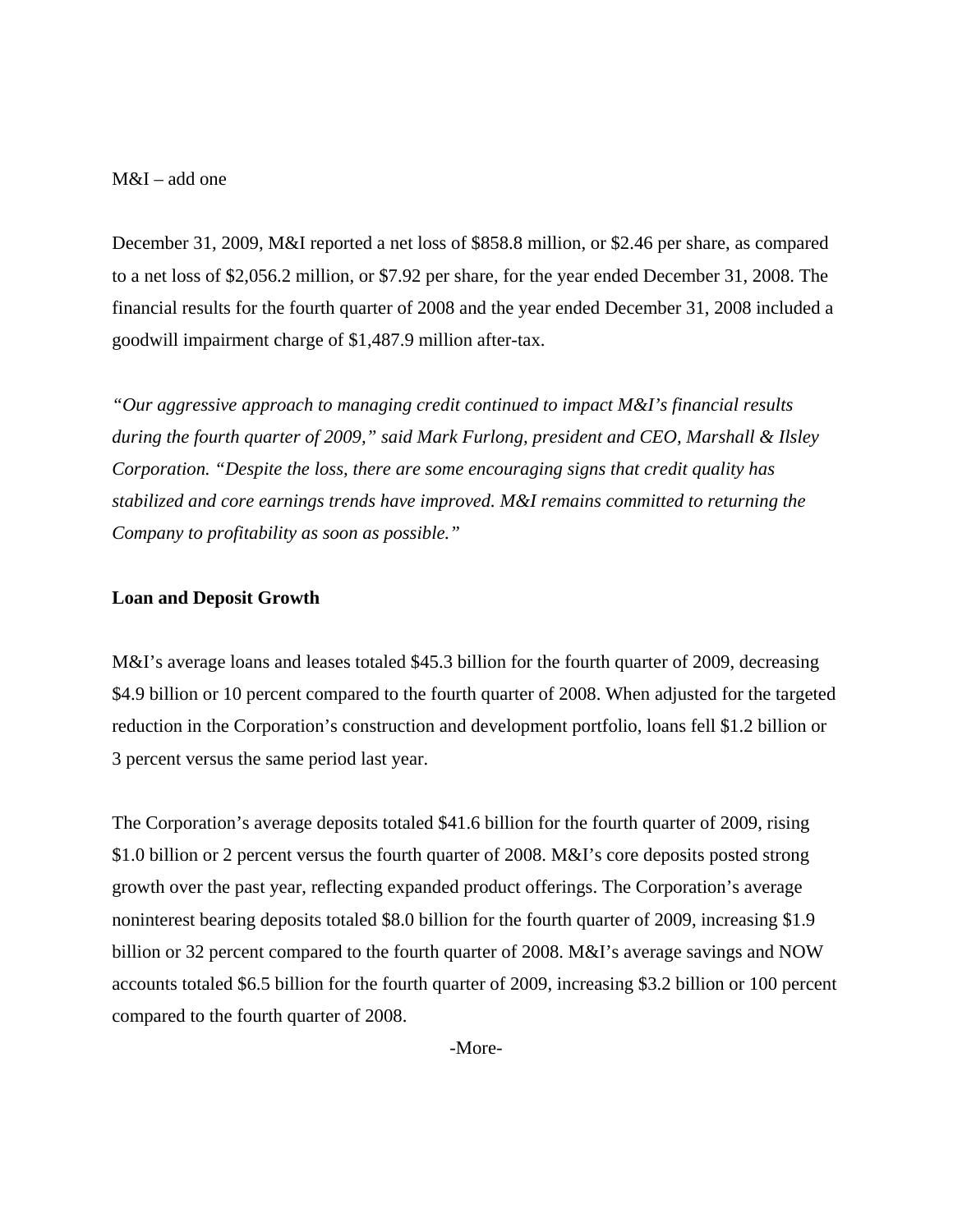M&I – add two

## **Net Interest Income**

The Corporation's net interest income (FTE) was \$406.1 million for the fourth quarter of 2009, up \$11.6 million or 3 percent compared to the third quarter of 2009. The net interest margin was 2.95 percent, up 13 basis points from the previous quarter. During the fourth quarter of 2009, M&I's net interest margin benefited from credit quality improvement and the restructuring and/or retiring of certain debt instruments.

## **Asset Quality**

M&I continued to proactively address credit quality in the fourth quarter of 2009 by identifying and writing down troubled assets, selling problem loans, reducing exposure to construction and development loans, and building loan loss reserves.

- Provision for loan and lease losses was \$639.0 million in the fourth quarter of 2009 versus \$578.7 million in the third quarter of 2009. Net charge-offs for the period were \$572.3 million compared to \$532.7 million in the prior quarter.
- Construction and development (C&D) exposure declined from the third quarter of 2009 to 12.5 percent of total loans. Arizona C&D exposure fell 64 percent since the fourth quarter of 2007.
- Allowance for loan and lease losses increased 28 basis points to 3.35 percent of total loans and leases from the prior quarter.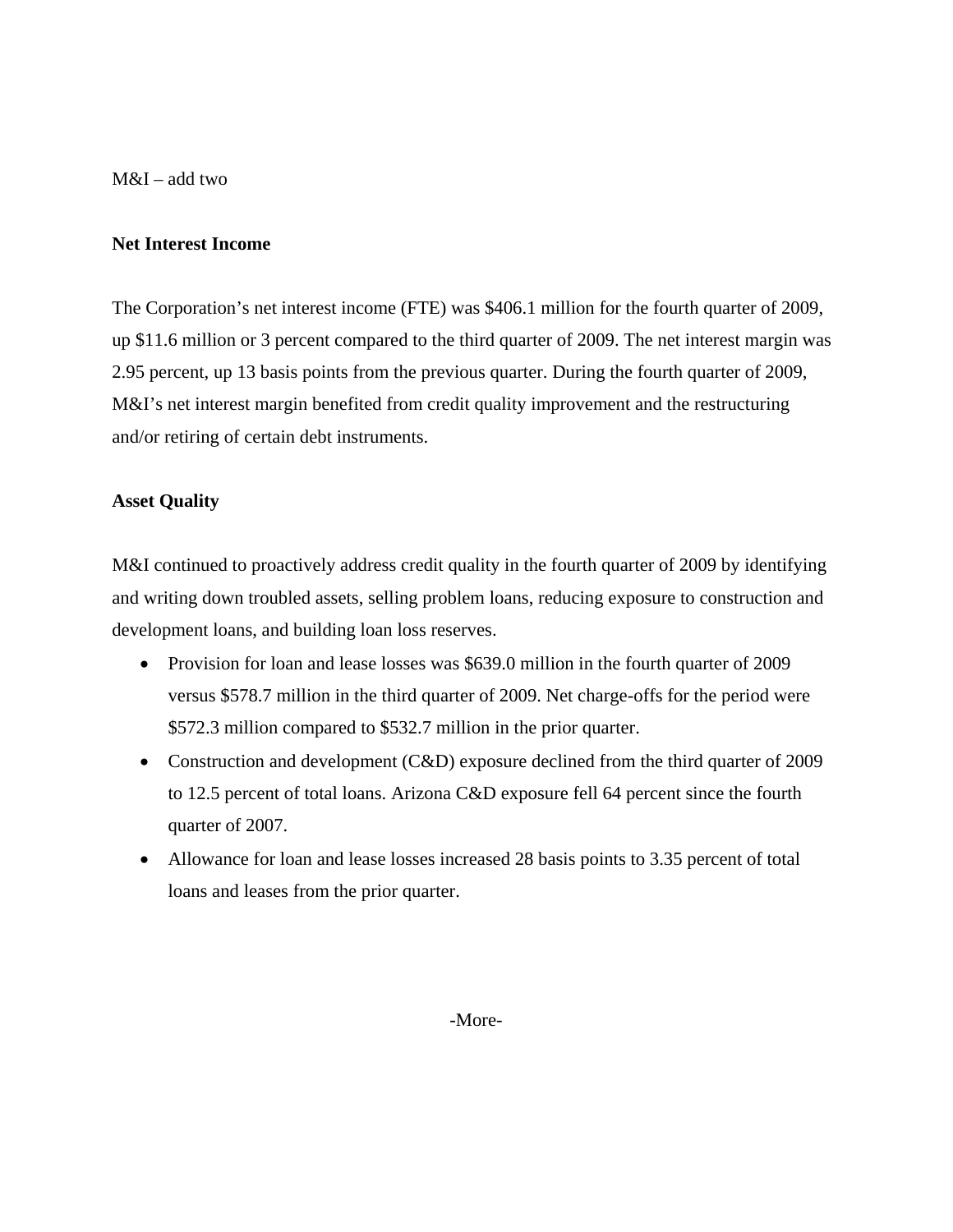## M&I – add three

Asset quality trends demonstrated further stabilization through lower early stage delinquencies and nonperforming loans.

- Early stage delinquencies fell \$134 million, or 16 percent, from the third quarter of 2009 the third consecutive quarterly decline and at the lowest level since December 2007.
- Nonperforming loans decreased \$205 million, or 9 percent from the third quarter of 2009 – the second consecutive quarterly decline.
- Nonperforming loans and leases were 4.62 percent (or 3.05 percent excluding nonperforming loans and leases less than ninety days past due) of total loans and leases at December 31, 2009, compared to 4.88 percent at September 30, 2009.

## **Non-Interest Income**

The Corporation's non-interest income was \$243.8 million for the fourth quarter of 2009 compared to \$166.1 million for the fourth quarter of 2008. Net securities gains of \$40.6 million, debt termination gains of \$30.9 million, and losses on loans held for sale of \$11.1 million were unique to the current quarter. Wealth Management revenue was \$69.9 million for the current quarter, exceeding the same quarter last year by \$5.7 million or 9 percent. Assets under Management and Assets under Administration were \$32.9 billion and \$122.3 billion, respectively, at December 31, 2009 (record highs), compared to \$30.4 billion and \$104.4 billion, respectively, at December 31, 2008.

#### **Non-Interest Expense**

M&I's non-interest expense was \$409.4 million for the fourth quarter of 2009 compared to \$402.8 million for the fourth quarter of 2008 (excluding the \$1,535.1 million goodwill -More-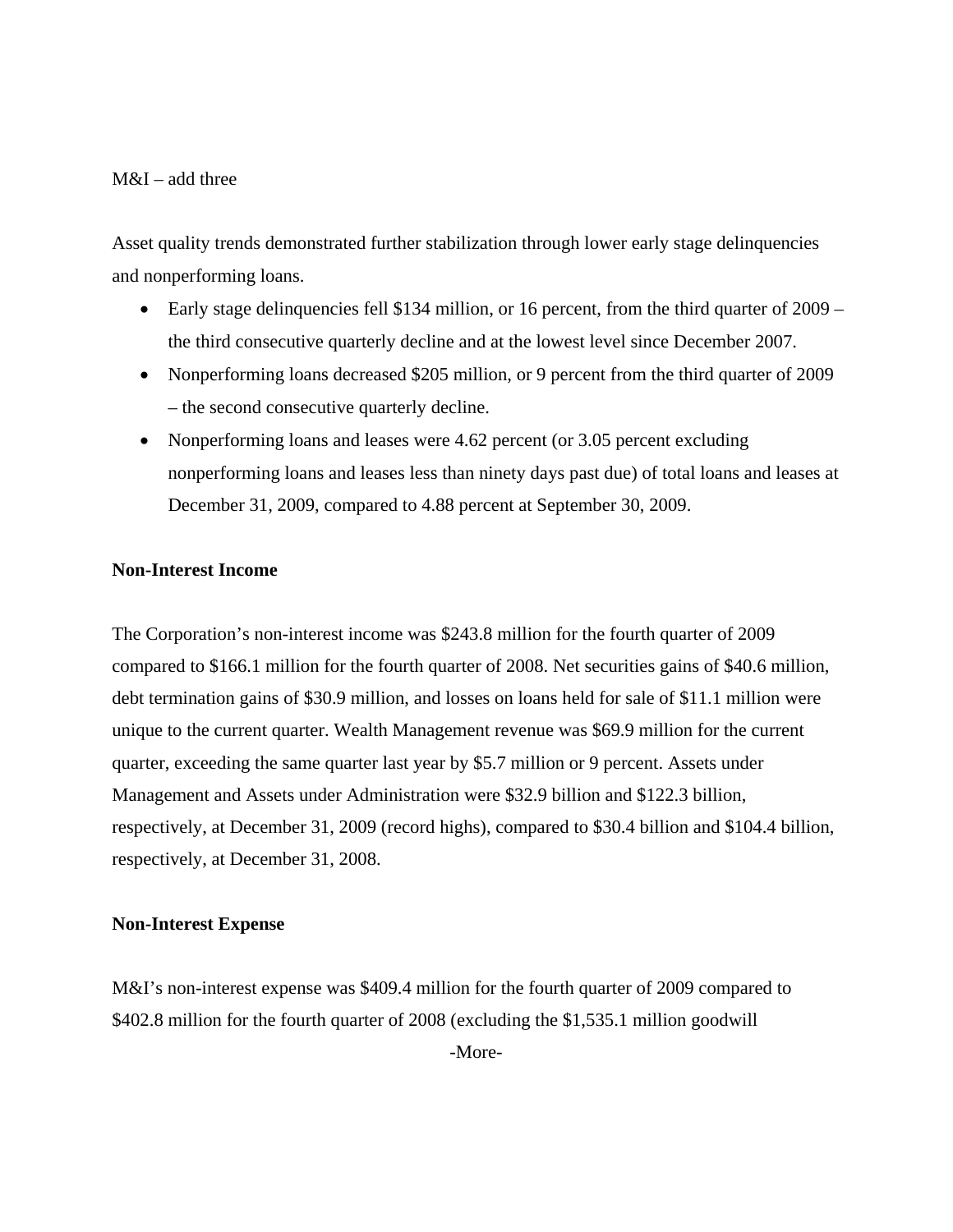## M&I – add four

impairment charge). The Corporation's non-interest expense was unchanged versus the prior quarter. Credit-related expenses (meaning expenses associated with collection efforts and carrying nonperforming assets) were \$69.1 million for the current quarter versus \$45.2 million in the same period last year. Excluding these items and the goodwill impairment charge, noninterest expense declined \$17.3 million or 5 percent versus the fourth quarter of 2008. After adjusting for certain net credit-related expenses and other one-time items, M&I's efficiency ratio was 56.7 percent in the current quarter.

#### **Year End Results**

M&I reported a net loss of \$858.8 million, or \$2.46 per share, for the year ended December 31, 2009, as compared to a net loss of \$2,056.2 million, or \$7.92 per share, for the year ended December 31, 2008. The financial results for the year ended December 31, 2008 included a goodwill impairment charge of \$1,487.9 million after-tax. The Corporation's net interest income (FTE) was \$1,608.0 million for the year ended December 31, 2009, a decrease of \$200.6 million or 11 percent compared to the year ended December 31, 2008. M&I's non-interest income was \$915.6 million for the year ended December 31, 2009, an increase of \$167.5 million or 22 percent versus the year ended December 31, 2008. The Corporation's non-interest expense was \$1,579.4 million for the year ended December 31, 2009, falling \$1,414.7 million or 47 percent compared to the year ended December 31, 2008.

#### **Balance Sheet and Capital Management**

The Corporation's consolidated assets and total equity were \$57.2 billion and \$7.0 billion, respectively, at December 31, 2009, compared to \$62.3 billion and \$6.3 billion, respectively, at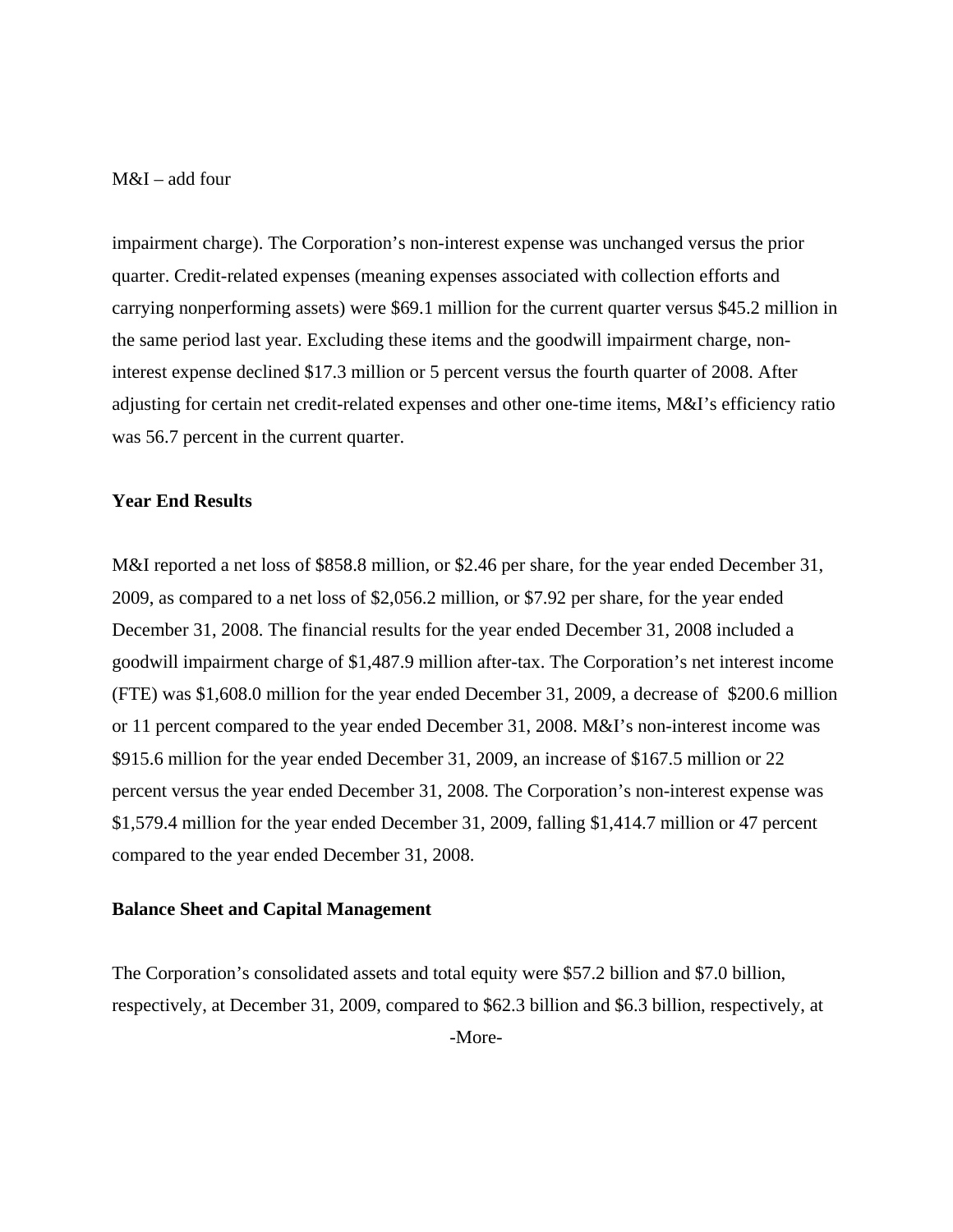## M&I – add five

December 31, 2008. There were 525.4 million common shares outstanding at December 31, 2009, versus 265.3 million outstanding at December 31, 2008. In the fourth quarter of 2009, M&I paid \$25 million or \$0.05 per share for dividends on the Corporation's Senior Preferred Stock, Series B, owned by the U.S. Treasury under the Capital Purchase Program.

M&I's tangible common equity ratio was 8.2 percent at December 31, 2009, compared to 6.4 percent at December 31, 2008.

### **Conference Call**

Marshall & Ilsley Corporation will hold a conference call at 11:00 a.m. (Central Standard Time) Wednesday, January 20, regarding fourth quarter results. For those interested in listening, please call 1-888-711-1825 and ask for M&I's quarterly results conference call. If you are unable to join us at this time, a replay of the call will be available beginning at 3:00 p.m. on January 20 and will run through 5:00 p.m. February 19, by calling 1-800-642-1687 and entering pass code 491 82 228. Supplemental financial information referenced in the conference call can be found at www.micorp.com, Investor Relations, after 8:00 a.m. on January 20.

###

#### **About Marshall & Ilsley Corporation**

Marshall & Ilsley Corporation (NYSE: MI) is a diversified financial services corporation headquartered in Milwaukee, Wis., with \$57.2 billion in assets. Founded in 1847, M&I Marshall & Ilsley Bank is the largest Wisconsin-based bank, with 192 offices throughout the state. In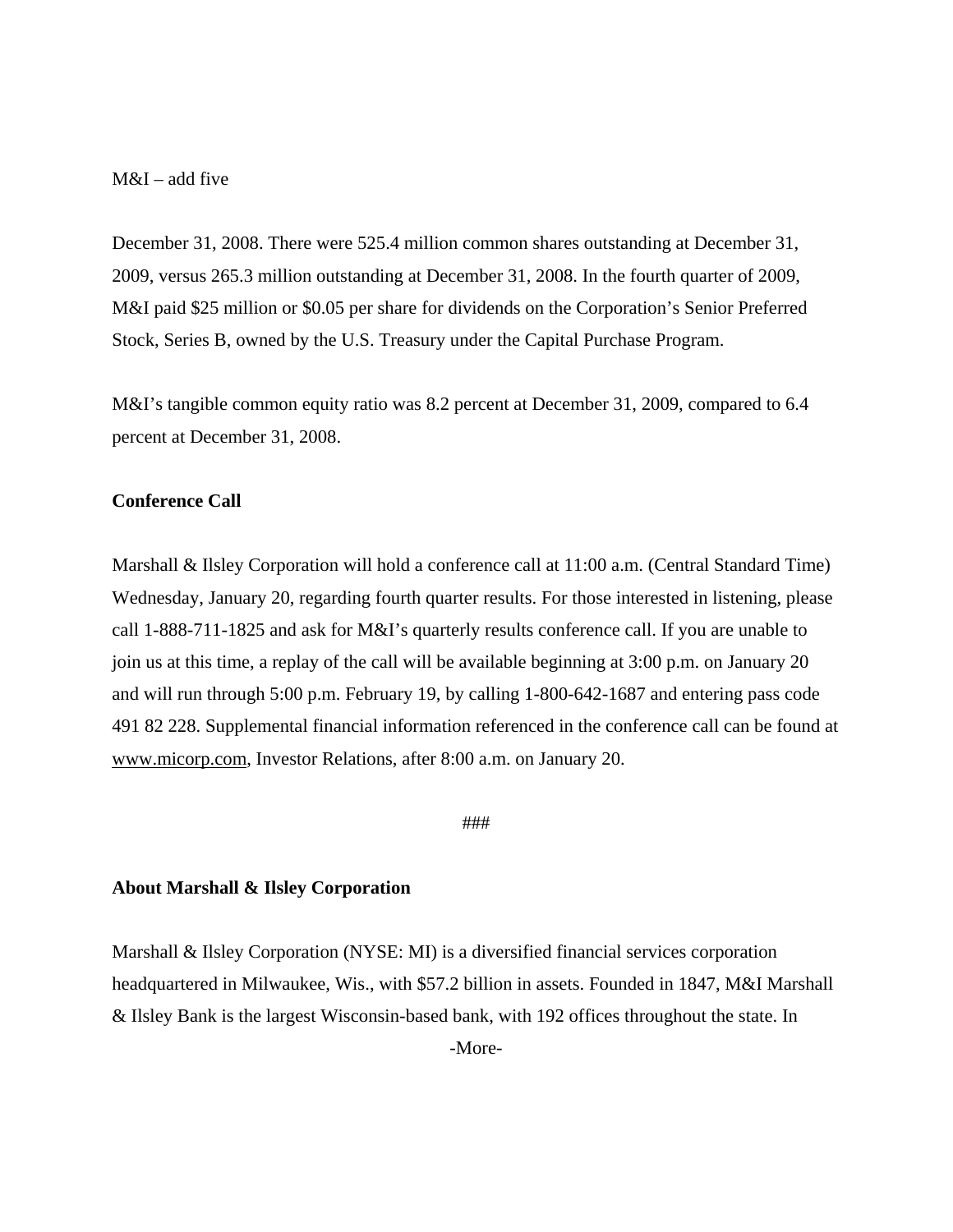## $M&I$  – add six

addition, M&I has 53 locations throughout Arizona; 33 offices in Indianapolis and nearby communities; 36 offices along Florida's west coast and in central Florida; 16 offices in Kansas City and nearby communities; 26 offices in metropolitan Minneapolis/St. Paul, and one in Duluth, Minn.; and one office in Las Vegas, Nev. M&I's Southwest Bank subsidiary has 17 offices in the greater St. Louis area. M&I also provides trust and investment management, equipment leasing, mortgage banking, asset-based lending, financial planning, investments, and insurance services from offices throughout the country and on the Internet (www.mibank.com or www.micorp.com). M&I's customer-based approach, internal growth, and strategic acquisitions have made M&I a nationally recognized leader in the financial services industry.

#### **Forward-Looking Statements**

This press release contains forward-looking statements within the meaning of the safe harbor provisions of the Private Securities Litigation Reform Act of 1995. Such forward-looking statements include, without limitation, statements regarding expected financial and operating activities and results that are preceded by, followed by, or that include words such as "may," "expects," "anticipates," "estimates" or "believes." Such statements are subject to important factors that could cause M&I's actual results to differ materially from those anticipated by the forward-looking statements. These factors include (i) M&I's exposure to the deterioration in the commercial and residential real estate markets, directly or indirectly through M&I's loans to other bank holding companies, along with the deterioration in the U.S. economy as a whole, which could result in increased charge-offs and increases in M&I's allowance for loan and lease losses, (ii) various other factors, including changes in economic conditions affecting borrowers, new information regarding outstanding loans and identification of additional problem loans,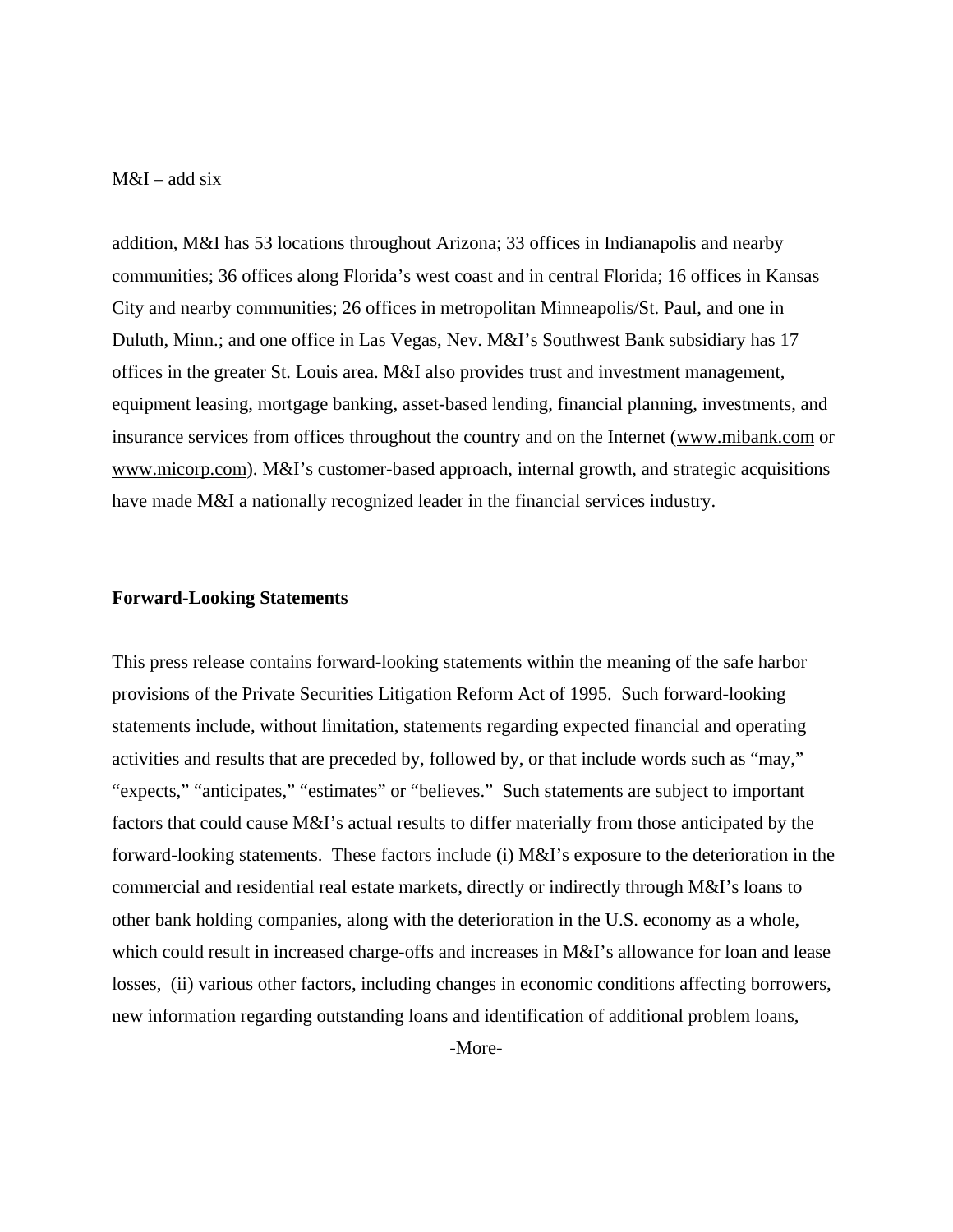## M&I- add seven

which could require an increase in M&I's allowance for loan and lease losses, (iii) M&I's ability to maintain required levels of capital, (iv) the impact of recent and future legislative initiatives on the financial markets or on M&I, (v) M&I's exposure to the actions and potential failure of other financial institutions, (vi) volatility in M&I's stock price, and (vii) those factors referenced in Item 1A. Risk Factors in M&I's Annual Report on Form 10-K for the year ended December 31, 2008 and as may be described from time to time in M&I's subsequent SEC filings, which factors are incorporated herein by reference. Readers are cautioned not to place undue reliance on these forward-looking statements, which reflect only M&I's belief as of the date of this press release. Except as required by federal securities law, M&I undertakes no obligation to update these forward-looking statements or reflect events or circumstances after the date of this press release.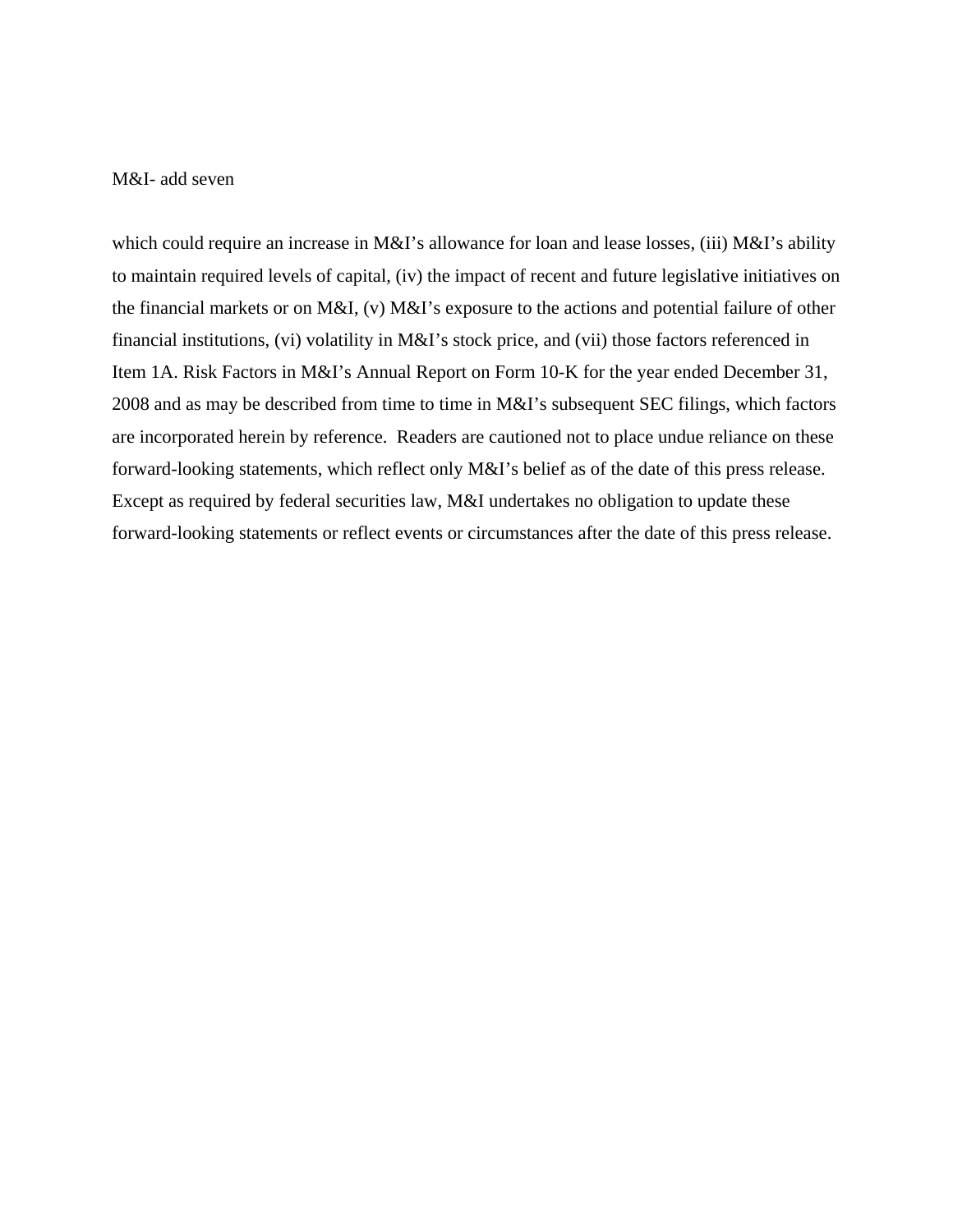#### **Marshall & Ilsley Corporation**

Financial Information

| 111211 |  |
|--------|--|
|        |  |

|                                                               |                    | Three Months Ended December 31, |                   | <b>Twelve Months Ended December 31,</b> |                      | Percent        |
|---------------------------------------------------------------|--------------------|---------------------------------|-------------------|-----------------------------------------|----------------------|----------------|
|                                                               | 2009               | 2008                            | Percent<br>Change | 2009                                    | 2008                 | Change         |
| PER COMMON SHARE DATA                                         |                    |                                 |                   |                                         |                      |                |
| Diluted:                                                      |                    |                                 |                   |                                         |                      |                |
| <b>Net Income (Loss)</b>                                      | (\$0.54)           | $(\$7.25)$                      | n.m. %            | $(\$2.46)$                              | $(\$7.92)$           | n.m. %         |
| <b>Basic:</b>                                                 |                    |                                 |                   |                                         |                      |                |
| Net Income (Loss)                                             | (0.54)             | (7.25)                          | n.m.              | (2.46)                                  | (7.92)               | n.m.           |
| <b>Dividend Declared per Common Share</b>                     | 0.01               | 0.32                            | $-96.9$           | 0.04                                    | 1.27                 | $-96.9$        |
| <b>Book Value per Common Share</b>                            | 10.21              | 17.58                           | $-41.9$           | 10.21                                   | 17.58                | $-41.9$        |
| <b>Common Shares Outstanding (millions):</b>                  |                    |                                 |                   |                                         |                      |                |
| Average - Diluted                                             | 479.3              | 261.0<br>265.3                  | 83.6<br>98.0      | 348.5                                   | 259.6                | 34.2<br>98.0   |
| <b>End of Period</b>                                          | 525.4              |                                 |                   | 525.4                                   | 265.3                |                |
| <b>INCOME STATEMENT (\$millions)</b>                          |                    |                                 |                   |                                         |                      |                |
| <b>Net Interest Income (FTE)</b>                              | \$406.1            | \$469.0                         | $-13.4%$          | \$1,608.0                               | \$1,808.6            | $-11.1$ %      |
| <b>Provision for Loan and Lease Losses</b>                    | 639.0              | 850.4                           | $-24.9$           | 2,314.6                                 | 2,037.7              | 13.6           |
| Wealth Management                                             | 69.9               | 64.2                            | 9.0               | 265.1                                   | 282.2                | $-6.0$         |
| Service Charges on Deposits                                   | 33.6               | 35.9                            | $-6.3$            | 136.6                                   | 146.2                | $-6.6$         |
| Mortgage Banking                                              | 6.7                | 4.5                             | 48.4              | 48.3                                    | 26.0                 | 85.6           |
| Net Investment Securities Gains (Losses)                      | 40.6               | (9.9)                           | $-508.7$          | 121.8                                   | 17.2                 | 606.9          |
| Other                                                         | 93.0               | 71.4                            | 30.3              | 343.8                                   | 276.5                | 24.3           |
| <b>Total Non-Interest Revenues</b>                            | 243.8              | 166.1                           | 46.8              | 915.6                                   | 748.1                | 22.4           |
| Salaries and Employee Benefits                                | 169.2              | 178.0                           | $-4.9$            | 690.8                                   | 723.2                | $-4.5$         |
| Net Occupancy and Equipment                                   | 36.2               | 32.8                            | 10.5              | 135.7                                   | 126.9                | 7.0            |
| FDIC Insurance                                                | 25.8               | 7.2                             | 256.0             | 107.9                                   | 17.3                 | 525.3          |
| <b>Intangible Amortization</b>                                | 5.9                | 6.4                             | $-7.3$            | 23.4                                    | 24.3                 | $-3.5$         |
| Goodwill Impairment                                           |                    | 1,535.1                         | $-100.0$          |                                         | 1,535.1              | $-100.0$       |
| Other<br><b>Total Non-Interest Expenses</b>                   | 172.3<br>409.4     | 178.4<br>1,937.9                | $-3.4$<br>$-78.9$ | 621.6<br>1,579.4                        | 567.3<br>2,994.1     | 9.6<br>$-47.2$ |
|                                                               |                    |                                 |                   |                                         |                      |                |
| Tax Equivalent Adjustment                                     | 5.8                | 7.0                             | $-17.2$           | 25.4                                    | 27.9                 | $-8.9$         |
| Pre-Tax Income (Loss)<br>Provision (Benefit) for Income Taxes | (404.3)<br>(170.0) | (2,160.2)<br>(281.2)            | n.m.<br>n.m.      | (1,395.8)<br>(637.2)                    | (2,503.0)<br>(459.5) | n.m.<br>n.m.   |
| Net Income (Loss) Attributable to M&I                         | $(\$234.3)$        | (\$1,879.0)                     | n.m.              | $(\$758.6)$                             | $(\$2,043.5)$        | n.m.           |
| Preferred Dividends                                           | (25.2)             | (12.7)                          |                   | (100.2)                                 | (12.7)               |                |
| Net Income (Loss) Attributable to M&I Common Shareholders     | $(\$259.5)$        | $(\$1,891.7)$                   | n.m. %            | $(\$858.8)$                             | $(\$2,056.2)$        | n.m. %         |
|                                                               |                    |                                 |                   |                                         |                      |                |
| <b>KEY RATIOS</b>                                             |                    |                                 |                   |                                         |                      |                |
| Net Interest Margin (FTE) / Avg. Earning Assets               | 2.95 %             | 3.18 %                          |                   | 2.85 %                                  | 3.12 %               |                |
| Interest Spread (FTE)                                         | 2.55               | 2.77                            |                   | 2.46                                    | 2.67                 |                |
| <b>Efficiency Ratio</b>                                       | 67.3 %             | n.m. %                          |                   | 65.8 %                                  | n.m. %               |                |

Equity / Assets (End of Period) 12.21 % 10.06 % 12.21 % 10.06 % 12.21 % 10.06 %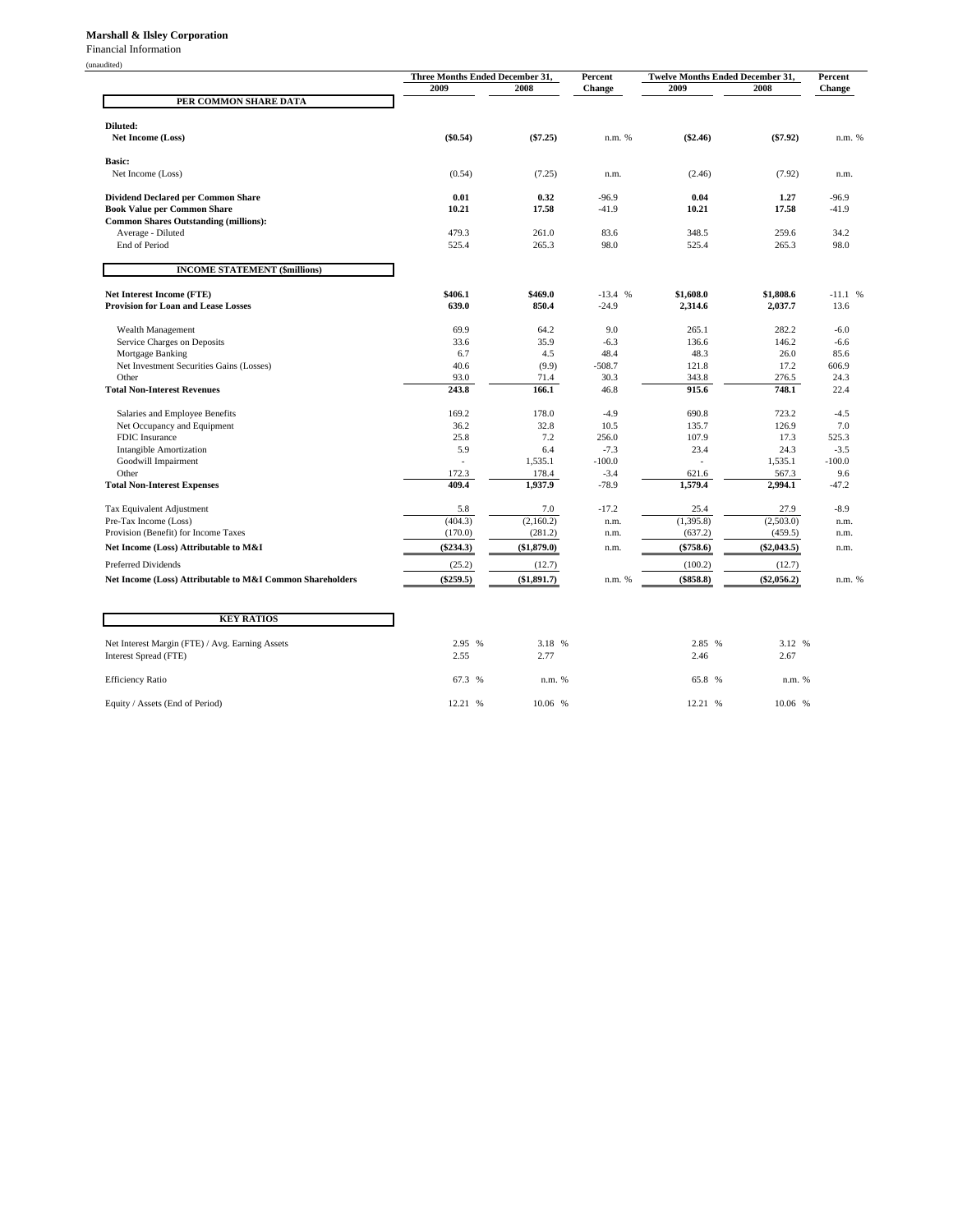#### **Marshall & Ilsley Corporation**

Financial Information (unaudited)

|                                                    | As of December 31, |          | <b>Percent</b> |  |  |
|----------------------------------------------------|--------------------|----------|----------------|--|--|
|                                                    | 2009               | 2008     | <b>Change</b>  |  |  |
| <b>ASSETS</b> (\$millions)                         |                    |          |                |  |  |
| Cash & Due From Banks                              | \$769              | \$851    | $-9.7%$        |  |  |
| <b>Trading Assets</b>                              | 256                | 518      | $-50.7$        |  |  |
| Short - Term Investments                           | 1,192              | 231      | 416.7          |  |  |
| <b>Investment Securities</b>                       | 7,177              | 7,668    | $-6.4$         |  |  |
| Loans and Leases:                                  |                    |          |                |  |  |
| Commercial Loans & Leases                          | 12,950             | 15,442   | $-16.1$        |  |  |
| <b>Commercial Real Estate</b>                      | 13,646             | 12,542   | 8.8            |  |  |
| <b>Residential Real Estate</b>                     | 4,969              | 5,734    | $-13.3$        |  |  |
| <b>Construction and Development</b>                | 5,539              | 9,043    | $-38.8$        |  |  |
| Home Equity Loans & Lines                          | 4,715              | 5,082    | $-7.2$         |  |  |
| Personal Loans and Leases                          | 2,399              | 2,142    | 12.0           |  |  |
| Total Loans and Leases                             | 44,218             | 49,985   | $-11.5$        |  |  |
| Reserve for Loan & Lease Losses                    | (1,481)            | (1,202)  | 23.2           |  |  |
| Premises and Equipment, net                        | 566                | 565      | 0.2            |  |  |
| Goodwill and Other Intangibles                     | 744                | 763      | $-2.6$         |  |  |
| <b>Other Assets</b>                                | 3,769              | 2,957    | 27.5           |  |  |
| <b>Total Assets</b>                                | \$57,210           | \$62,336 | $-8.2 %$       |  |  |
|                                                    |                    |          |                |  |  |
| <b>LIABILITIES &amp; EQUITY (\$millions)</b>       |                    |          |                |  |  |
| Deposits:                                          |                    |          |                |  |  |
| Noninterest Bearing                                | \$7,833            | \$6,880  | 13.8 %         |  |  |
| <b>Interest Bearing:</b>                           |                    |          |                |  |  |
| Savings and NOW                                    | 6,938              | 3,454    | 100.9          |  |  |
| Money Market                                       | 11,315             | 10,753   | 5.2            |  |  |
| Time                                               | 15,306             | 18,072   | $-15.3$        |  |  |
| Foreign                                            | 246                | 1,864    | $-86.8$        |  |  |
| <b>Total Interest Bearing</b>                      | 33,805             | 34,143   | $-1.0$         |  |  |
| <b>Total Deposits</b>                              | 41,638             | 41,023   | 1.5            |  |  |
| Short - Term Borrowings                            | 1.120              | 4.058    | $-72.4$        |  |  |
| Long - Term Borrowings                             | 6.426              | 9.614    | $-33.2$        |  |  |
| Other Liabilities                                  | 1,040              | 1,370    | $-24.1$        |  |  |
| <b>Total Liabilities</b>                           | 50,224             | 56,065   | $-10.4$        |  |  |
| Equity:                                            |                    |          |                |  |  |
| Marshall & Ilsley Corporation Shareholders' Equity | 6,975              | 6,260    | 11.4           |  |  |
| Noncontrolling Interest in Subsidiaries            | 11                 | 11       | 7.3            |  |  |
| <b>Total Equity</b>                                | 6,986              | 6.271    | 11.4           |  |  |
| Total Liabilities & Equity                         | \$57,210           | \$62,336 | $-8.2 %$       |  |  |

|                                                        | Three Months Ended December 31, |          | Percent                 | <b>Twelve Months Ended December 31,</b> |          | Percent  |
|--------------------------------------------------------|---------------------------------|----------|-------------------------|-----------------------------------------|----------|----------|
|                                                        | 2009                            | 2008     | Change                  | 2009                                    | 2008     | Change   |
| <b>AVERAGE ASSETS (\$millions)</b>                     |                                 |          |                         |                                         |          |          |
| Cash & Due From Banks                                  | \$756                           | \$867    | $-12.8$ %               | \$761                                   | \$898    | $-15.2%$ |
| <b>Trading Assets</b>                                  | 261                             | 304      | $-14.1$                 | 418                                     | 197      | 112.0    |
| Short - Term Investments                               | 2,475                           | 617      | 300.7                   | 1,330                                   | 427      | 211.5    |
| <b>Investment Securities</b>                           | 6,519                           | 7,298    | $-10.7$                 | 6,939                                   | 7,612    | $-8.8$   |
| Loans and Leases:                                      |                                 |          |                         |                                         |          |          |
| Commercial Loans and Leases                            | 13,202                          | 15,422   | $-14.4$                 | 14,390                                  | 15,362   | $-6.3$   |
| <b>Commercial Real Estate</b>                          | 13,813                          | 12,203   | 13.2                    | 13,523                                  | 11,840   | 14.2     |
| <b>Residential Real Estate</b>                         | 5,085                           | 5,675    | $-10.4$                 | 5,450                                   | 5,504    | $-1.0$   |
| <b>Construction and Development</b>                    | 6,064                           | 9,786    | $-38.0$                 | 7,235                                   | 10,165   | $-28.8$  |
| Home Equity Loans and Lines                            | 4,762                           | 5,071    | $-6.1$                  | 4,909                                   | 4,902    | 0.2      |
| Personal Loans and Leases                              | 2,405                           | 2,089    | 15.1                    | 2,269                                   | 1,934    | 17.3     |
| <b>Total Loans and Leases</b>                          | 45,331                          | 50,246   | $-9.8$                  | 47,776                                  | 49,707   | $-3.9$   |
| Reserve for Loan & Lease Losses                        | (1, 459)                        | (1, 183) | 23.4                    | (1, 357)                                | (878)    | 54.6     |
| Premises and Equipment, net                            | 570                             | 552      | 3.3                     | 571                                     | 529      | 8.0      |
| Goodwill and Other Intangibles                         | 749                             | 2,237    | $-66.5$                 | 755                                     | 2,240    | $-66.3$  |
| <b>Other Assets</b>                                    | 3,277                           | 2,671    | 22.8                    | 3,070                                   | 2,398    | 28.0     |
| <b>Total Assets</b>                                    | \$58,479                        | \$63,609 | $-8.1%$                 | \$60,263                                | \$63,130 | $-4.5%$  |
| Memo:                                                  |                                 |          |                         |                                         |          |          |
| <b>Average Earning Assets</b>                          | \$54,586                        | \$58,465 |                         | \$56,463                                | \$57,943 |          |
| Average Earning Assets Excluding Investment Securities |                                 |          |                         |                                         |          |          |
| <b>Unrealized Gains/Losses</b>                         | \$54,548                        | \$58,600 |                         | \$56,456                                | \$57,985 |          |
|                                                        |                                 |          |                         |                                         |          |          |
| <b>AVG LIABILITIES &amp; EQUITY (\$millions)</b>       |                                 |          |                         |                                         |          |          |
| Deposits:                                              |                                 |          |                         |                                         |          |          |
| Noninterest Bearing                                    | \$7,998                         | \$6,063  | 31.9 %                  | \$7,429                                 | \$5,858  | 26.8 %   |
| <b>Interest Bearing:</b>                               |                                 |          |                         |                                         |          |          |
| Savings and NOW                                        | 6,468                           | 3,228    | 100.4                   | 4,947                                   | 3,249    | 52.3     |
| Money Market                                           | 10,721                          | 10,641   | 0.7                     | 10,463                                  | 11,016   | $-5.0$   |
| Time                                                   | 16,082                          | 18,272   | $-12.0$                 | 17,212                                  | 16,392   | 5.0      |
| Foreign                                                | 302                             | 2,406    | $-87.4$                 | 564                                     | 2,760    | $-79.6$  |
| <b>Total Interest Bearing</b>                          | 33,573                          | 34,547   | $-2.8$                  | 33,186                                  | 33,417   | $-0.7$   |
| <b>Total Deposits</b>                                  | 41,571                          | 40,610   | 2.4                     | 40,615                                  | 39,275   | 3.4      |
| Short - Term Borrowings                                | 1,524                           | 5,035    | $-69.7$                 | 3,317                                   | 6,163    | $-46.2$  |
| Long - Term Borrowings                                 | 7,335                           | 9,686    | $-24.3$                 | 8,676                                   | 9,749    | $-11.0$  |
| <b>Other Liabilities</b>                               | 1,031                           | 978      | 5.3                     | 1,047                                   | 981      | 6.7      |
| <b>Total Liabilities</b>                               | 51,461                          | 56,309   | $-8.6$                  | 53,655                                  | 56,168   | $-4.5$   |
| Equity:                                                |                                 |          |                         |                                         |          |          |
| Marshall & Ilsley Corporation Shareholders' Equity     | 7,007                           | 7,290    | $-3.9$                  | 6,597                                   | 6,952    | $-5.1$   |
| Noncontrolling Interest in Subsidiaries                | 11                              | 10       | 9.6                     | 11                                      | 10       | 7.4      |
| <b>Total Equity</b>                                    | 7,018                           | 7,300    | $-3.9$                  | 6,608                                   | 6,962    | $-5.1$   |
| Total Liabilities & Equity                             | \$58,479                        | \$63,609 | $-8.1$<br>$\frac{9}{6}$ | \$60,263                                | \$63,130 | $-4.5%$  |
| Memo:                                                  |                                 |          |                         |                                         |          |          |
| <b>Average Interest Bearing Liabilities</b>            | \$42,432                        | \$49,268 |                         | \$45,179                                | \$49,329 |          |